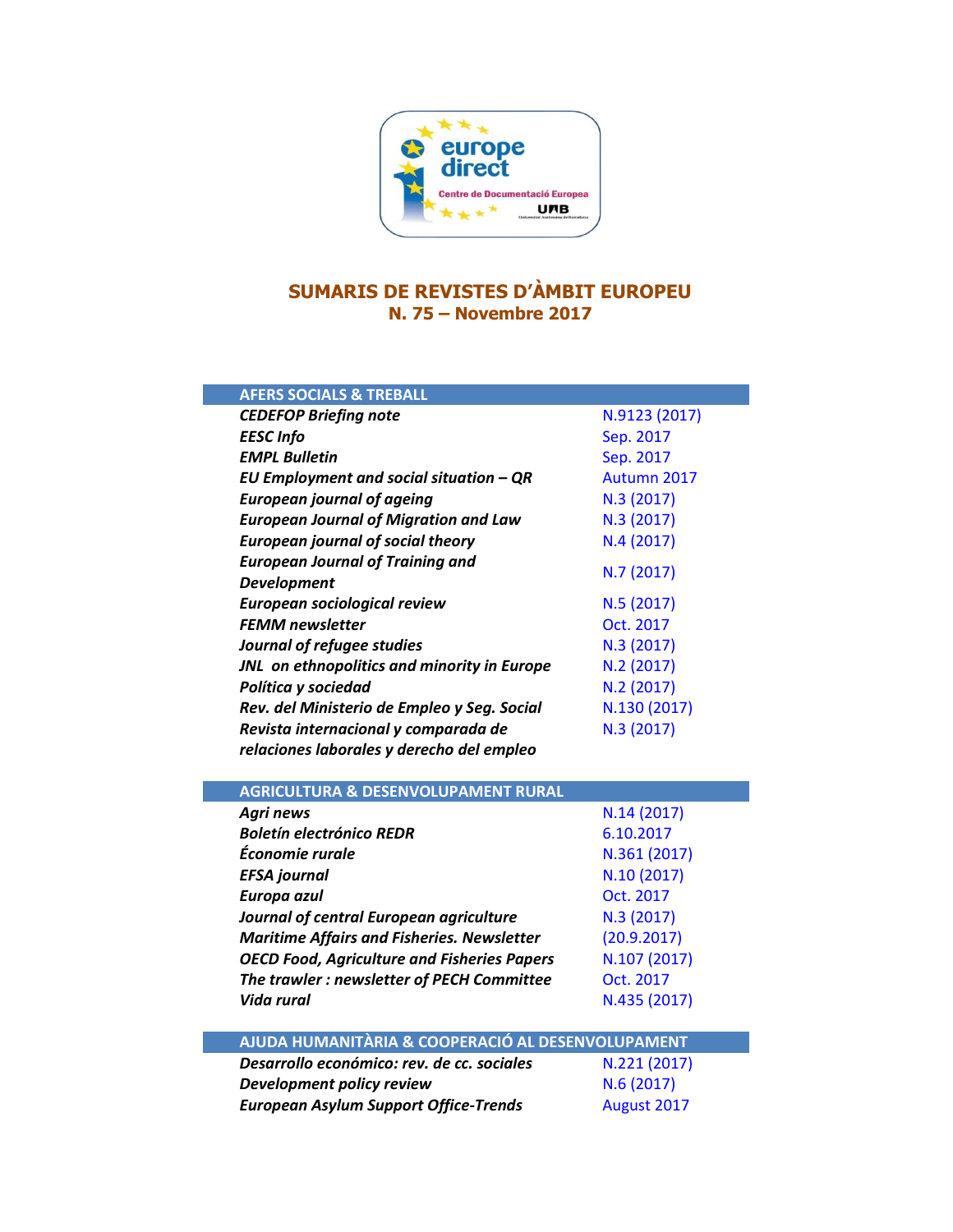| Finanzas y desarrollo                                | Sept. 2017        |
|------------------------------------------------------|-------------------|
| Journal of development economics                     | V.130(2018)       |
| Journal of international development                 | N.7 (2017)        |
| Mondes en développement                              | N.179 (2017)      |
| <b>OECD Development Co-operation WP</b>              | N.40 (2017)       |
| Revue d'économie du développement                    | 2016/2            |
| Revue Int. des Études du Développment                | N.231 (2017)      |
| <b>World Development</b>                             | V.102(2018)       |
|                                                      |                   |
| <b>CIÈNCIA &amp; TECNOLOGIA</b>                      |                   |
| <b>EDPS - Newsletter</b>                             | N.53 (2017)       |
| <b>ESA Bulletin</b>                                  | N.170 (2017)      |
| <b>European Researcher</b>                           | Sept. 2017        |
| <b>Horizon. EU Research &amp; Innovation</b>         | Oct. 2017         |
| <b>Magazine</b>                                      |                   |
| <b>JRC Newsletter</b>                                | Oct. 2017         |
| Official journal / European Patent Office            | N.9(2017)         |
|                                                      |                   |
| <b>ECONOMIA</b>                                      |                   |
| Alternativas económicas                              | N.51(2017)        |
| <b>Basic figures on the EU</b>                       | 3rd. quarter 2017 |
| <b>Boletín económico del BCE</b>                     | N.6(2017)         |
| Committee on budgets newsletter                      | 10.10.2017        |
| <b>Convergence reports</b>                           | 2016              |
| Cuadernos de información económica                   | N.260 (2017)      |
| Documentos de trabajo (ICAE)                         | N.22 (2017)       |
| <b>EC Tax review</b>                                 | N.5 (2017)        |
| <b>ECB - Occasional paper</b>                        | N.198 (2017)      |
| <b>ECB WP</b>                                        | N.2105 (2017)     |
| <b>ECFIN E-news</b>                                  | N.164 (2017)      |
| <b>ECON Online</b>                                   | Oct. 2017         |
| EIB's e-newsletter                                   | Sept. 2017        |
| <b>European business cycle indicators</b>            | 3rd. quarter 2017 |
| <b>European Court of Auditors. Journal</b>           | N.10 (2017)       |
| <b>European economy. Discussion papers</b>           | N.69 (2017)       |
| <b>European economy. Institutional Papers</b>        | N.61 (2017)       |
| <b>Eurostatistics</b>                                | 10/2017           |
| <b>IMCO Newsletter</b>                               | N.85 (2017)       |
| <i><b>Intereconomics</b></i>                         | N.5(2017)         |
| <b>European Court of Auditors - Reports</b>          | 16.10.2017        |
| Journal of world trade                               | N.5(2017)         |
| <b>Key figures on Europe</b>                         | 2017 ed.          |
| <b>OECD Economics Department WP</b>                  | N.1422 (2017)     |
| <b>OECD WP on Finance, Insurance &amp; Priv Pens</b> | N.43 (2017)       |
| Quarterly report on the euro area                    | N.2(2017)         |
| <b>Taxation and customs union</b>                    | 10.10.2017        |
| <b>Trade: Annual Activity Report</b>                 | 2016              |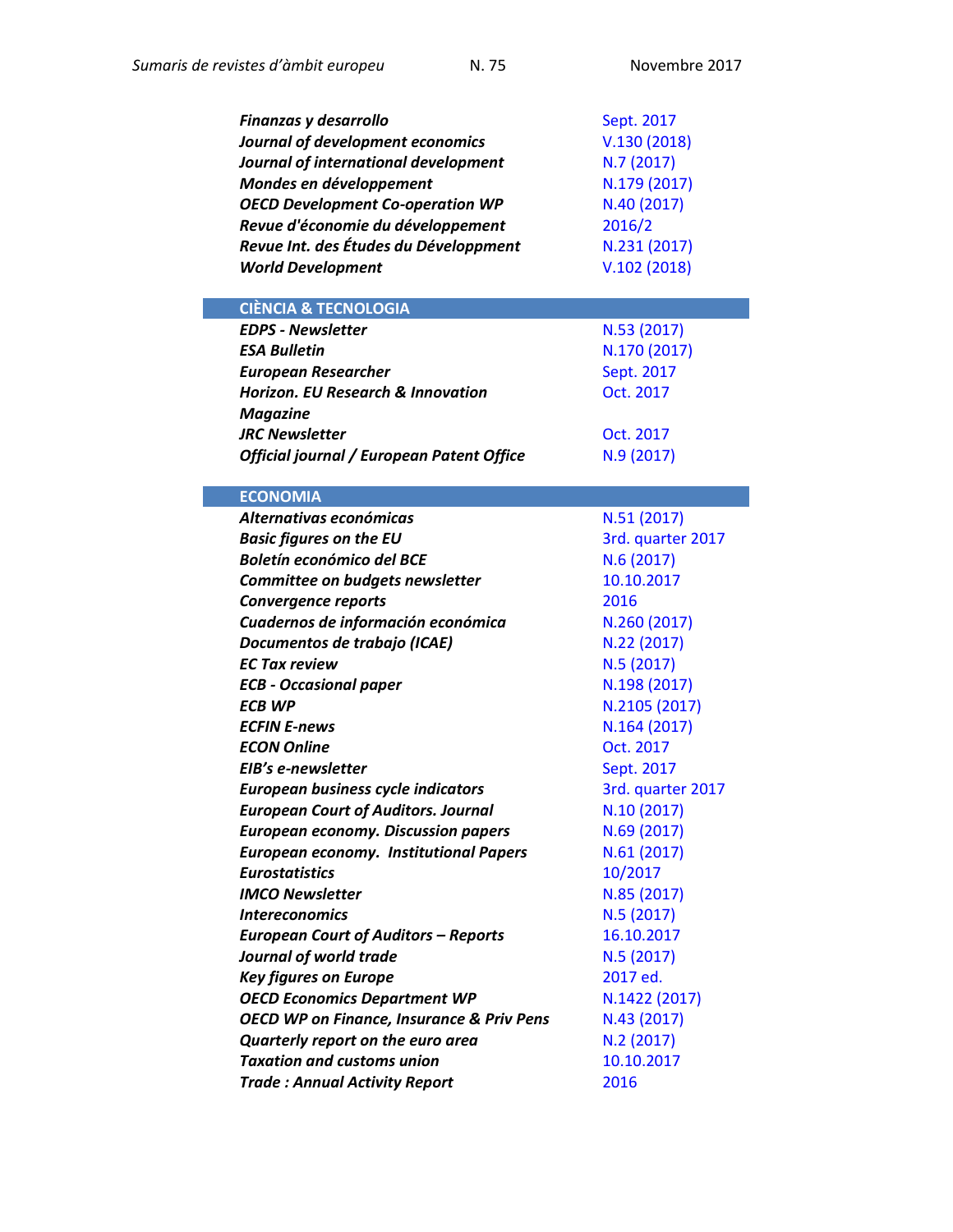| <b>EDUCACIÓ, CULTURA &amp; AUDIOVISUALS</b>        |                  |
|----------------------------------------------------|------------------|
| <b>CEDEFOP Briefing notes</b>                      | N.9123 (2017)    |
| <b>CEDEFOP Information series</b>                  | N.4157 (2017)    |
| <b>CEDEFOP Research papers</b>                     | N.62 (2017)      |
| <b>C-News: culturelink newsletter</b>              | N.117 (2017)     |
| <b>Digital TV Europe</b>                           | October 2017     |
| eBulletin (European Agency for Special             | <b>July 2017</b> |
| <b>Needs and Inclusive Education)</b>              |                  |
| Études: revue de culture contemporaine             | 2017/10          |
| <b>European journal of communication</b>           | N.5(2017)        |
| <b>European journal of training and</b>            | N.7 (2017)       |
| development                                        |                  |
| <b>Eurydice news</b>                               | Autumn 2017      |
| eZine (ECF)                                        | Oct. 2017        |
| <b>IRIS : Legal Observations of the Europan</b>    | 2017-9           |
| <b>Audiovisual Observatory</b>                     |                  |
| Pliegos de Yuste: revista de cultura y             | N.17 (2016)      |
| pensamiento europeo                                |                  |
| Puntoycoma-boletín de los traductores<br>españoles | N.154 (2017)     |
| Revista de educación y derecho                     | N.16(2017)       |
| Savoirs b                                          | N.44 (2017)      |
| The European language gazette                      | N.38 (2017)      |
| The International journal of management            | N.3 (2017)       |
| education                                          |                  |

| <b>EMPRESA</b>                             |                   |
|--------------------------------------------|-------------------|
| <b>Alicante news</b>                       | Sep. 2017         |
| e-Competitions e-Bulletin                  | Oct. 2017         |
| <b>European accounting review</b>          | N.4(2017)         |
| European business cycle indicators         | 3rd. quarter 2017 |
| <b>European business law review</b>        | V.28/5(2017)      |
| <b>European business review</b>            | N.6(2017)         |
| European company law                       | V.14/5(2017)      |
| <b>European journal of innovation</b>      | N.4(2017)         |
| management                                 |                   |
| European patent bulletin                   | N.1742            |
| European Patent Office - Official journal  | N.9(2017)         |
| <b>ITRF Newsletter</b>                     | Iss.11 (2017)     |
| <b>Official journal: EUIPO</b>             | Oct. 2017         |
| The European business review               | Oct. 2017         |
|                                            |                   |
| <b>INTEGRACIÓ &amp; GOVERNANÇA EUROPEA</b> |                   |
| <b>ARENA Working Papers</b>                | N.9 (2017)        |
| <b>Common market law review</b>            | N.5 (2017)        |
| <b>Comparative European politics</b>       | N.5(2017)         |
| <b>Europe's world</b>                      | N.35 (2017)       |
| <b>Interface</b>                           | N.108             |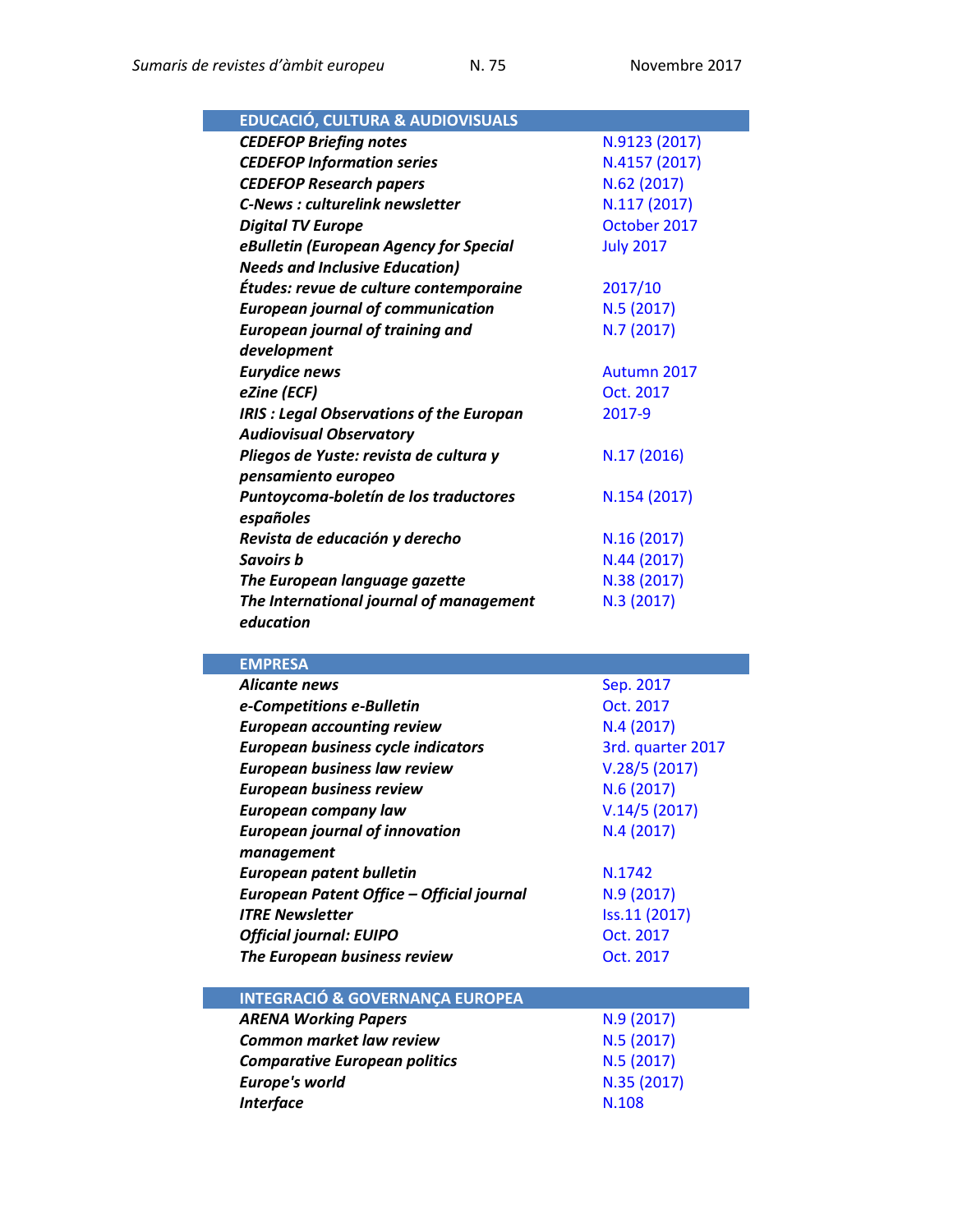| Journal of common market studies<br>Política y sociedad<br><b>Politico</b><br>Revista electrónica Cátedra Jean Monnet<br>Revue des affaires européennes<br><b>RSCAS Policy Briefs</b><br><b>RSCAS Working Papers</b> | N.6 (2017)<br>N.2 (2017)<br>Oct. 2017<br>N.1(2017)<br>N.1(2017)<br>N.25 (2017)<br>N.38 (2017) |
|----------------------------------------------------------------------------------------------------------------------------------------------------------------------------------------------------------------------|-----------------------------------------------------------------------------------------------|
| <b>The Parliament Magazine</b>                                                                                                                                                                                       | Iss. 463 (2017)                                                                               |
| <b>JUSTÍCIA &amp; DRET DE LA UE</b>                                                                                                                                                                                  |                                                                                               |
| Amnistía internacional: revista sobre                                                                                                                                                                                | N.135 (2017)                                                                                  |
| derechos humanos                                                                                                                                                                                                     |                                                                                               |
| <b>Bitácora Millennium DIPr. Derecho</b>                                                                                                                                                                             | N.6(2017)                                                                                     |
| <b>Internacional Privado</b><br>Cuadernos de derecho transnacional                                                                                                                                                   |                                                                                               |
| <b>EDPS Newsletter</b>                                                                                                                                                                                               | N.2(2017)<br>N.53 (2017)                                                                      |
| <b>European journal of migration and law</b>                                                                                                                                                                         | N.3 (2017)                                                                                    |
| <b>European review of private law</b>                                                                                                                                                                                | V.25/5(2017)                                                                                  |
| <b>JURI report</b>                                                                                                                                                                                                   | Iss.42 (2017)                                                                                 |
| Revista de derecho comunitario europeo                                                                                                                                                                               | N.57 (2017)                                                                                   |
| Revista europea de derechos fundamentales                                                                                                                                                                            | N.29 (2017)                                                                                   |
| Revue du droit de l'Union européenne                                                                                                                                                                                 | N.3 (2017)                                                                                    |
| The International journal of human rights                                                                                                                                                                            | N.9 (2017)                                                                                    |
| <b>MEDI AMBIENT &amp; ENERGIA</b>                                                                                                                                                                                    |                                                                                               |
| Air quality in Europe. Report                                                                                                                                                                                        | 2017                                                                                          |
| <b>ENVI News</b>                                                                                                                                                                                                     | 23.10.2017                                                                                    |
| <b>Environmental policy and governance</b>                                                                                                                                                                           | N.5(2017)                                                                                     |
| European energy and environmental law<br>review                                                                                                                                                                      | N.5(2017)                                                                                     |
| <b>LIFE</b> newsletter                                                                                                                                                                                               | Sep. 2017                                                                                     |
| Natura 2000: boletín de información                                                                                                                                                                                  | N.42 (2017)                                                                                   |
| naturaleza y biodiversidad                                                                                                                                                                                           |                                                                                               |
| REDAS. Revista de derecho, agua y<br>sostenibilidad                                                                                                                                                                  | N.2 (2018)                                                                                    |
| Revista catalana de dret ambiental                                                                                                                                                                                   | N.1(2017)                                                                                     |
| Science for environment policy. News alert                                                                                                                                                                           | N.496                                                                                         |
| <b>REGIONS &amp; DESENVOLUPAMENT LOCAL</b>                                                                                                                                                                           |                                                                                               |
| Carta local : revista de la FEMIP                                                                                                                                                                                    |                                                                                               |
|                                                                                                                                                                                                                      | N.305 (2017)                                                                                  |

| <b>RELACIONS EXTERIORS &amp; POLÍTICA DE SEGURETAT</b> |              |
|--------------------------------------------------------|--------------|
| Anuari IEMed de la Mediterrània                        | 2017         |
| <b>Boletín/Newsletter Elcano</b>                       | N.206 (2017) |
| <b>CBRNE-Terrorism newsletter</b>                      | Oct. 2017    |
| <b>Esglobal</b>                                        | Oct. 2017    |
| <b>EU China Observer</b>                               | 2.17         |